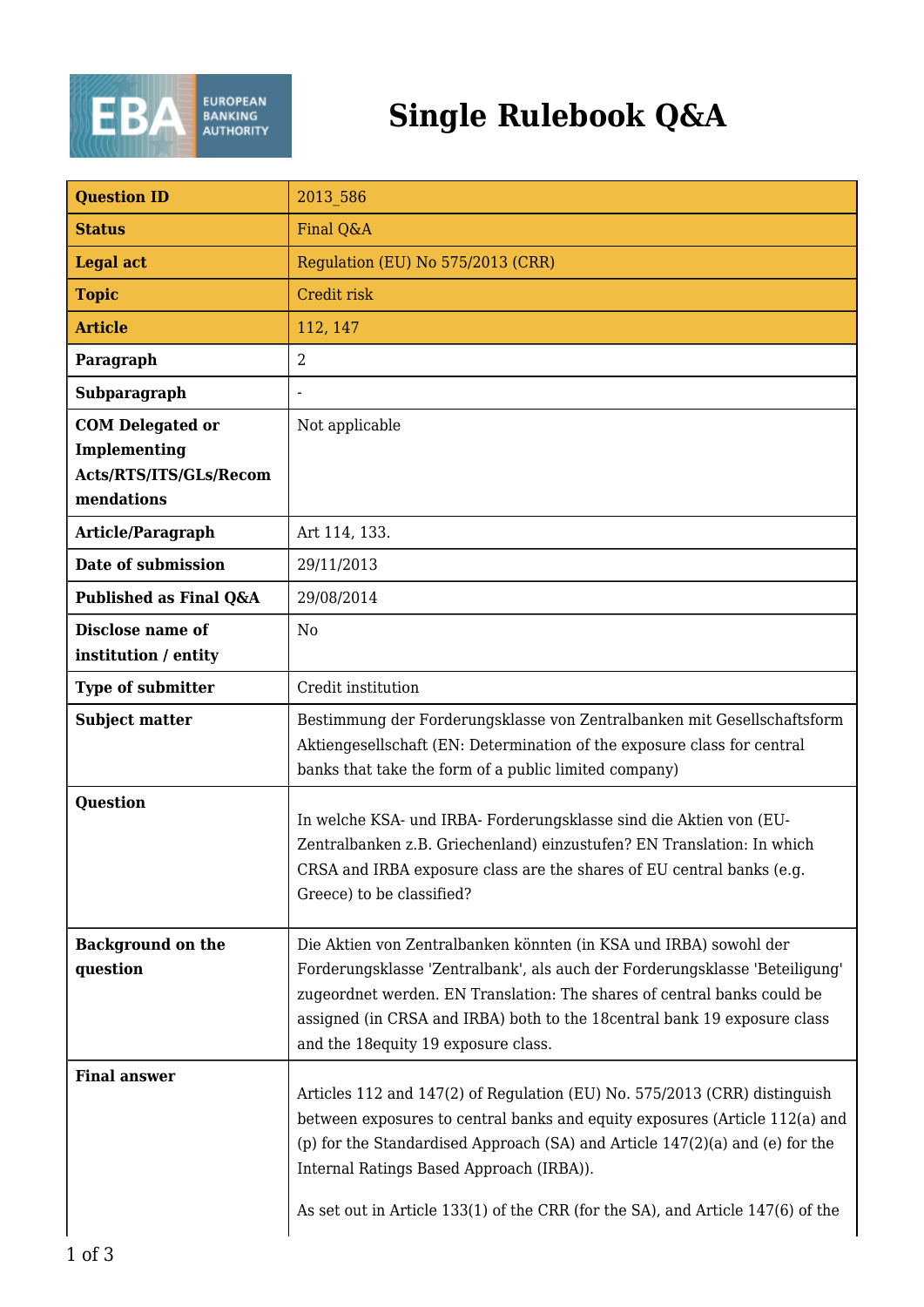|      | CRR (for the IRBA), the following exposures shall be considered as equity<br>exposures:                                                                                                                                                                                                                                                                                                                    |
|------|------------------------------------------------------------------------------------------------------------------------------------------------------------------------------------------------------------------------------------------------------------------------------------------------------------------------------------------------------------------------------------------------------------|
|      | a) non-debt exposures conveying a subordinated, residual claim on the assets<br>or income of the issuer;                                                                                                                                                                                                                                                                                                   |
|      | b) Debt exposures and other securities, partnerships, derivatives, or other<br>vehicles, the economic substance of which is similar to the exposures<br>specified in point (a).                                                                                                                                                                                                                            |
|      | As no exception exists within the CRR regarding this type of exposure, and<br>given the non-debt nature, shares issued by a central bank that takes the<br>form of a public limited company fulfilling the above criteria should be<br>assigned to the equity exposure class (for both the SA and IRBA) and treated<br>as such.                                                                            |
|      | DE translation:                                                                                                                                                                                                                                                                                                                                                                                            |
|      | In Artikel 112 und Artikel 147(2) der Verordnung (EU) Nr. 575/2013 (CRR)<br>wird für den Standardansatz (SA) (Artikel 112(a) und (p) und für den auf<br>internen Beurteilungen basierenden Ansatz (IRBA) (Artikel 147(2)(a) und (e)<br>zwischen Risikopositionen gegenüber Zentralbanken und<br>Beteiligungspositionen unterschieden.                                                                      |
|      | Gemäß Artikel 133(1) CRR (für den SA) und Artikel 147(6) CRR (für den<br>IRBA) werden die folgenden Risikopositionen als Beteiligungspositionen<br>betrachtet:                                                                                                                                                                                                                                             |
|      | a) nicht rückzahlbare Risikopositionen, die einen nachrangigen<br>Residualanspruch auf die Vermögenswerte oder die Einkünfte des<br>Emittenten darstellen;                                                                                                                                                                                                                                                 |
|      | b) rückzahlbare Risikopositionen und andere Wertpapiere, Partnerschaften,<br>Derivate oder sonstige Instrumente mit ähnlicher wirtschaftlicher Substanz<br>wie die unter Buchstabe a genannten Risikopositionen.                                                                                                                                                                                           |
|      | Da für diese Risikopositionsart in der CRR keine Ausnahme vorgesehen ist<br>und in Anbetracht der Nicht-Rückzahlbarkeit sollten von einer Zentralbank<br>mit der Gesellschaftsform einer Aktiengesellschaft begebene Aktien, die die<br>oben genannten Kriterien erfüllen, der Forderungsklasse<br>Beteiligungspositionen (sowohl für SA als auch für IRBA) zugeordnet und als<br>solche behandelt werden. |
| Link | https://www.eba.europa.eu/single-rule-book-qa/-/qna/view/publicId/2013 586                                                                                                                                                                                                                                                                                                                                 |